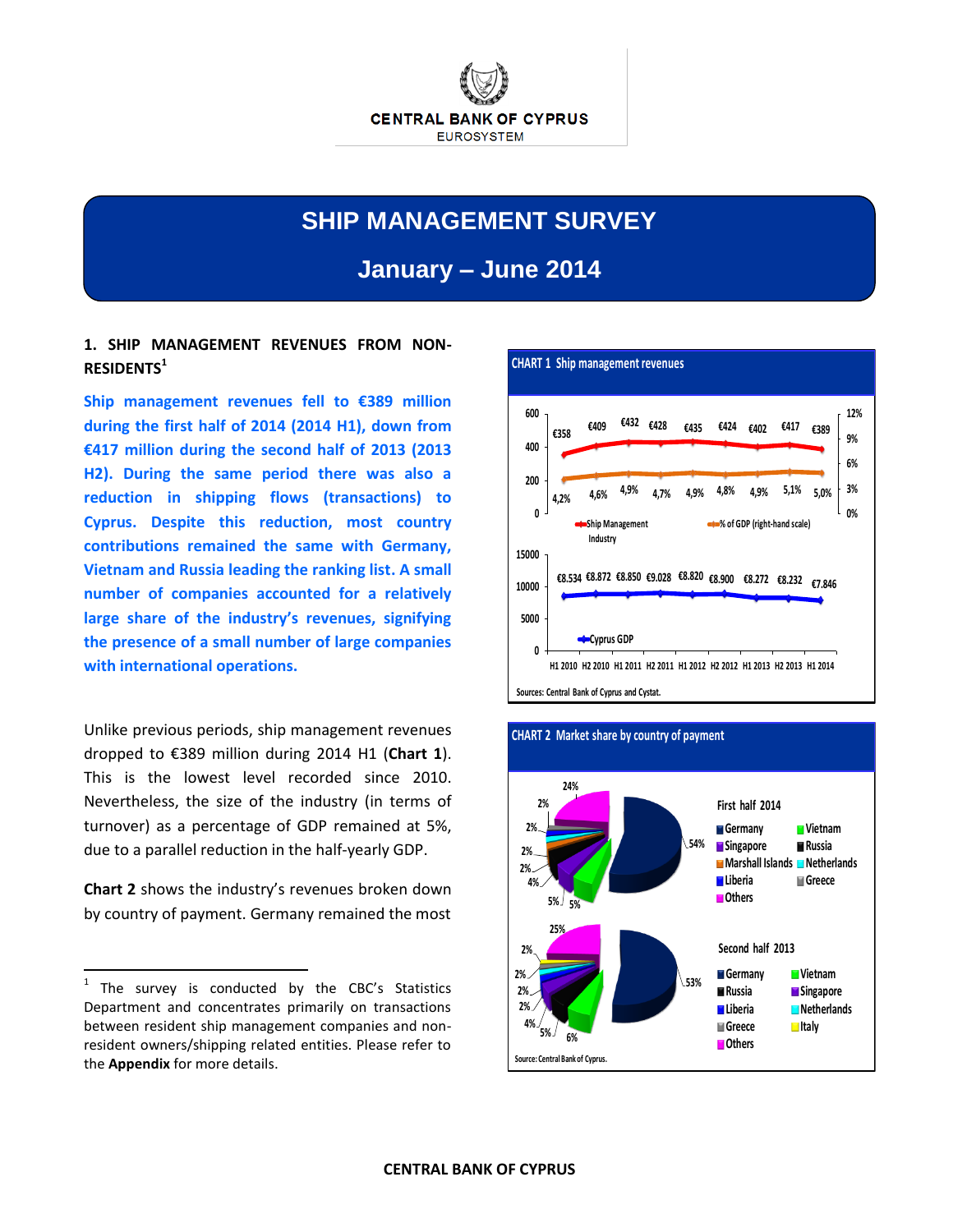important source of revenues with a share of 54% during 2014 H1. Significant revenues were also derived from Russia, the Netherlands, Greece, Liberia, Singapore and Vietnam.



A more detailed assessment of the distribution of revenues in the industry is depicted in **Chart 3**. It classifies companies by size of revenues (based on their revenues for the period 01/01/2014 to 30/06/2014) and reports the percentage of companies belonging to each segment.

The horizontal axis segments the range of revenues into six distinct groups and the vertical axis measures the percentage of companies belonging to each group. The results suggest that 35% of the companies generated (half-yearly) revenues within the range of €1,2 million - €10 million, 25% in excess of €10 million and 41% less than €1,2 million.

The level of concentration in the industry is depicted in **Chart 4**. The ranked cumulative percentage of companies contributing to ship management revenues is measured on the horizontal axis (e.g. the 29% level corresponds to the top 29% of companies in the industry in terms of half-yearly revenues). The

vertical axis measures the respective (cumulative) percentage revenue contribution of these companies. Of particular interest is the turning point<sup>2</sup> on the chart. The top 29% of the companies accounted for 84% of the industry's revenues, signifying the presence of a small number of large companies.



**Chart 5** illustrates historical time series information on the level of inward transactions (flows) that were received by the industry since March 2013. These transactions concern aggregated revenues from the provision of shipping services abroad (both ship management and ship owning) and were compiled from monthly transaction volume data collected from a variety of sources, including local banks. This time series information is useful in order to examine

 $\overline{a}$ 

 $2$  The turning point indicates the level at which a decline in the marginal contribution of companies to the industry's revenues is observed. Specifically, a 1% increase in the number of companies beyond the turning point provides less than a 1% increase in the cumulative revenues of the industry.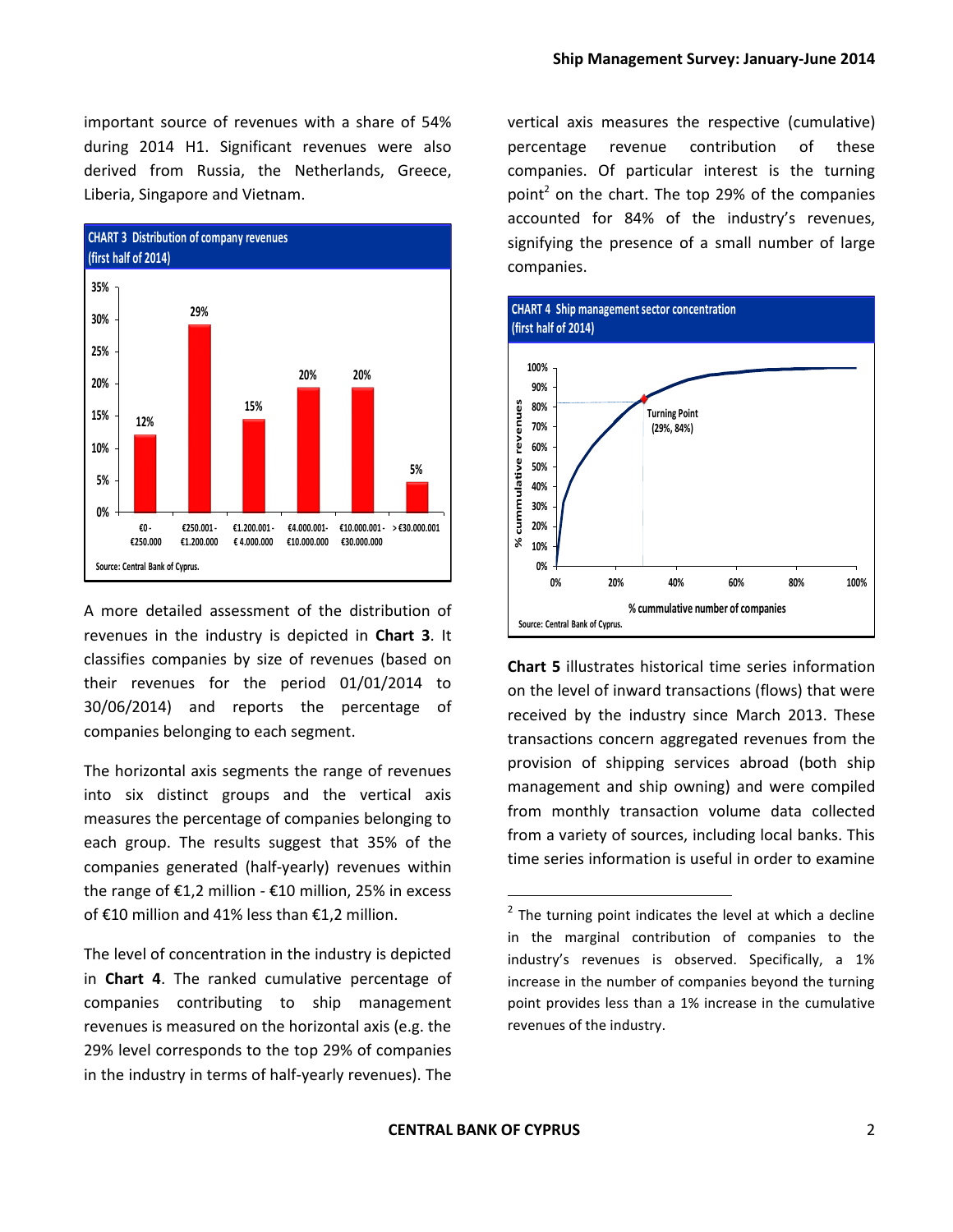features of the data such as the long-run trend, short-run deviations from the trend and the volatility of revenues in shipping.



Since the raw data consisted of highly volatile transaction records, a three-month moving average was applied, enabling us to identify the key characteristics of the series. The resulting smoothed time series suggests that shipping revenues remained relatively stable during the period from March 2013 to May 2014. In contrast, a significant reduction was recorded in June 2014.

#### **2. SHIP MANAGEMENT SERVICES**

**Management services (that consist primarily of full, crew and technical ship management services) constitute the majority of the industry's revenues. Full management services remained the most important segment for five consecutive sixmonthly periods. In the case of crew management services, Germany provides more than half of the segment's revenues.**

In **Chart 6** a tree diagram is used to present analytically the revenues of the industry by type of service and country. The upper level of the tree diagram lists the most important types of services offered by the industry. There were no revenues from the provision of freight services during 2014 H1 and the provision of chartering services was limited. This was also the case during 2013 H2. In contrast, ship management services accounted for 79% of the industry's revenues.



The bottom level of the tree diagram splits the ship management revenues by country. When compared with the previous period, Germany's contribution increased slightly to 59% (it was 57% during 2013 H2). The contributions by the other countries were significantly lower.

**Chart 7** illustrates ship management revenues by type of ship management service offered, namely technical, crew and full management services. The contribution of only crew management services dropped for the fifth consecutive half-yearly period from 43% to 41%. In contrast, the contribution of full management services increased to 49%, thus remaining higher than the contribution of crew management services for the third consecutive period. This change began in 2012.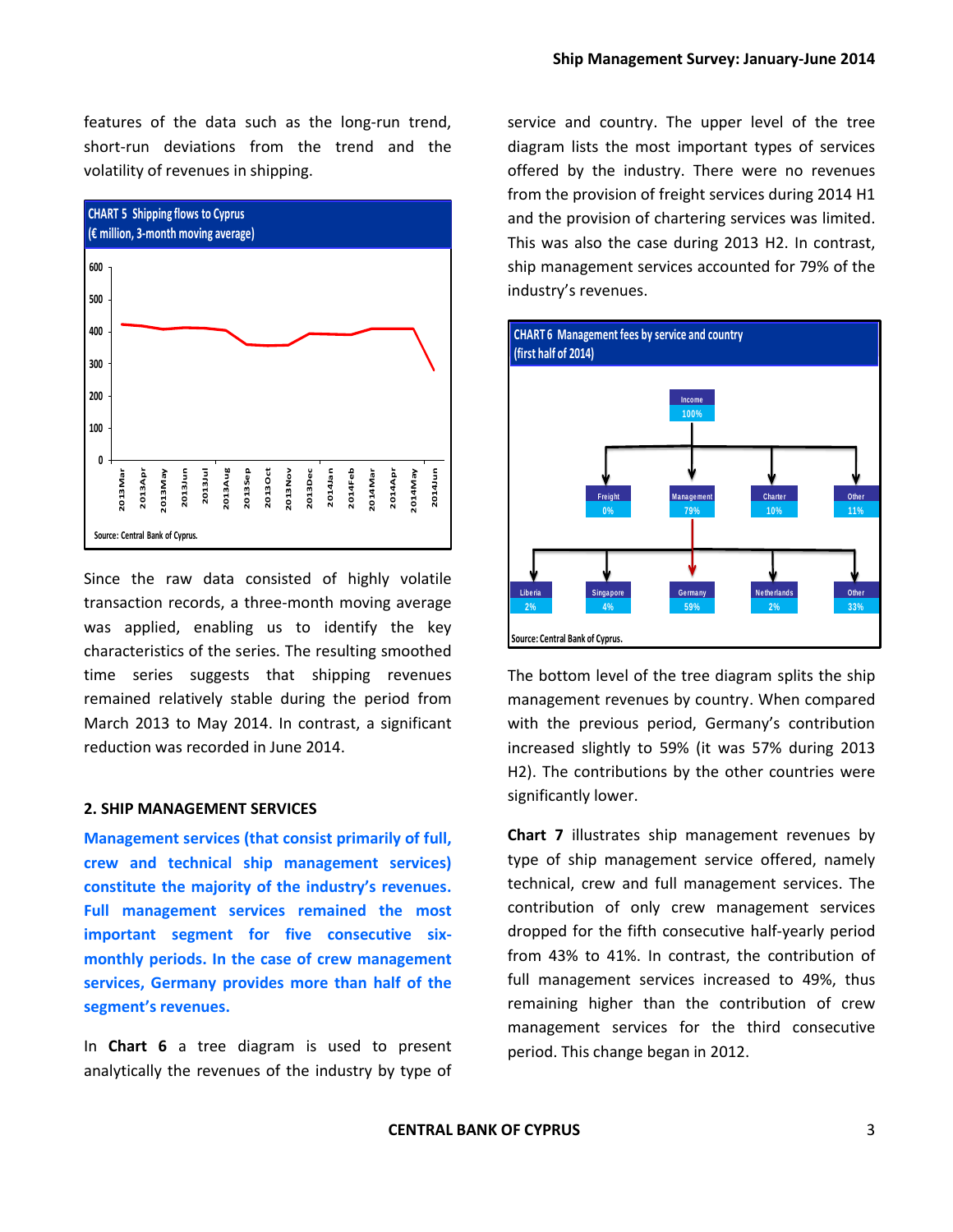

The results presented in **Chart 7** emphasize the industry's specialisation in the provision of crew management services. Since full management contracts encompass both technical and crew management services, the total amount of revenues derived from crew operations increased.



**Charts 8** and **9** provide tree diagram decompositions of the two basic categories of ship management services – full and crew management. Germany's share in full management contracts is small, just

16%. It has, however, increased when compared to its contribution during the previous 6-months (12%). Other notable contributions in this segment include Russia (28%) and the Marshall Islands (11%). This is not the case for the crew management services segment where Germany clearly stands out with a 55% share in revenues.



#### **3. COUNTRY PORTFOLIOS**

**Of the ship owning companies using the industry's ship management services, only 14% use the Cyprus flag. The top 11% of ship management companies account for 45% of the industry's revenues, and provide most of their services to German ship owners. All these companies handle portfolios consisting of more than 40 ship owning companies. Currently, there are considerable opportunities for expanding the industry's exports of ship management services to Singapore and the Marshall Islands. A competitive presence in more shipping markets should be a long-term strategic objective for the industry.**

In **Chart 10,** the ship management revenues are analysed based on the flag registration of the ships under management. The share of revenues earned from the provision of services to ships carrying the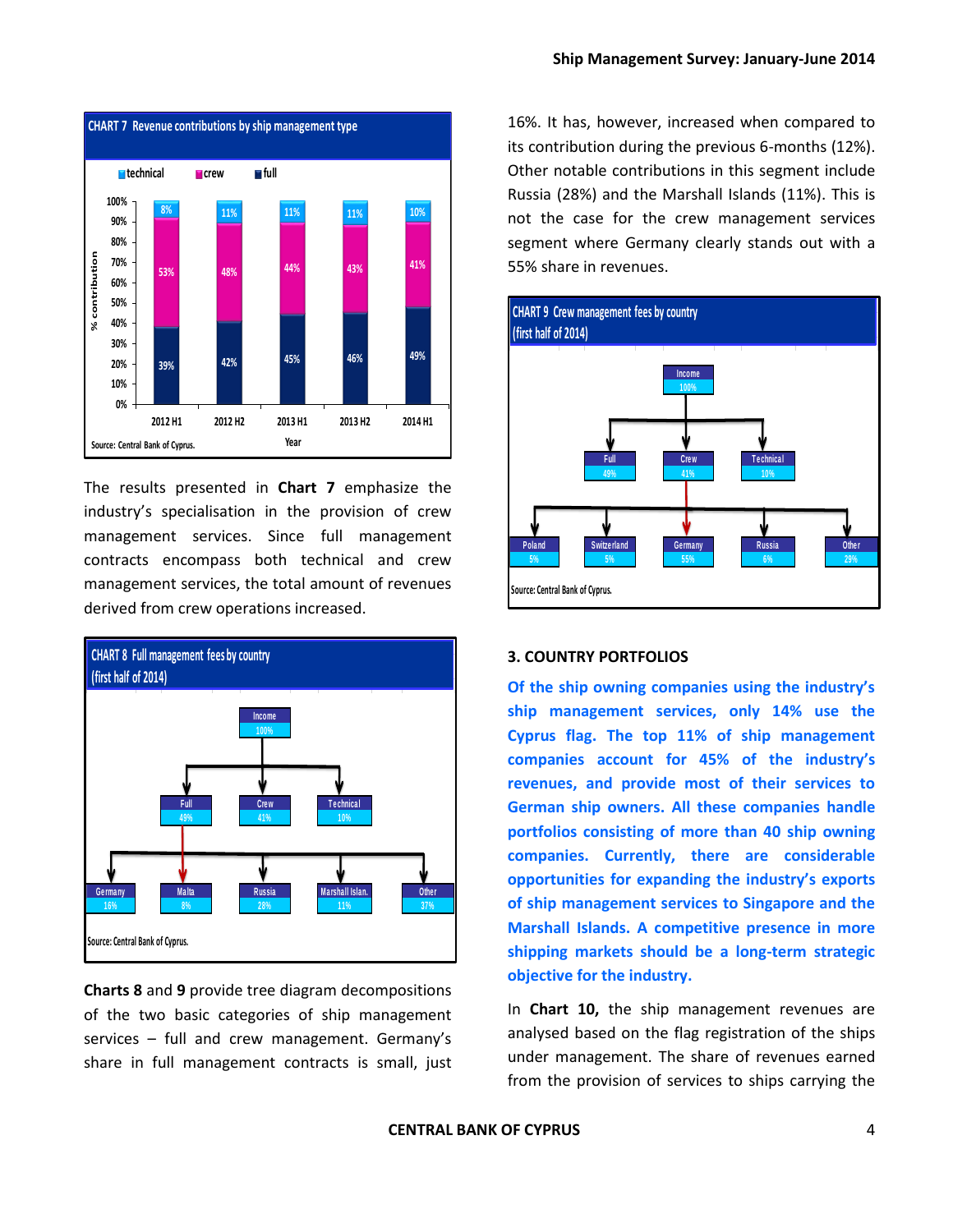Cyprus flag remained above the 10% threshold and close to the levels of previous periods.



**Chart 11** splits the revenues earned by country of residence of the beneficial ship owners whose ships are managed by Cypriot companies. The results bare a strong resemblance (and the share movements are similar) to those of **Chart 2**. Germany is again the most important source of revenues, with even a marginal increase in its contribution.



**Chart 12** examines graphically the relationship between portfolio size (number of ship owning companies managed) and market share (in ship management revenues) during the first half of 2014.

The horizontal axis is segmented into four different size ranges (groups) in increasing order. Specifically, ship management companies that managed:

- (i) between 1 and 3 ship owning companies
- (ii) between 4 and 10 ship owning companies
- (iii) between 11 and 40 ship owning companies and
- (iv) more than 40 ship owning companies

The vertical axis on the left-hand side of the chart, measures the numeric and weighted distribution of each group of companies. The right-hand vertical axis measures the average market share in each group.





The results suggest that the companies in the first group (managing between 1-3 ship owning companies) accounted for 30% of the total population of ship management companies and generated 19% of the industry's revenues. The respective revenue contribution figure for this group during the previous six-monthly period was 15%.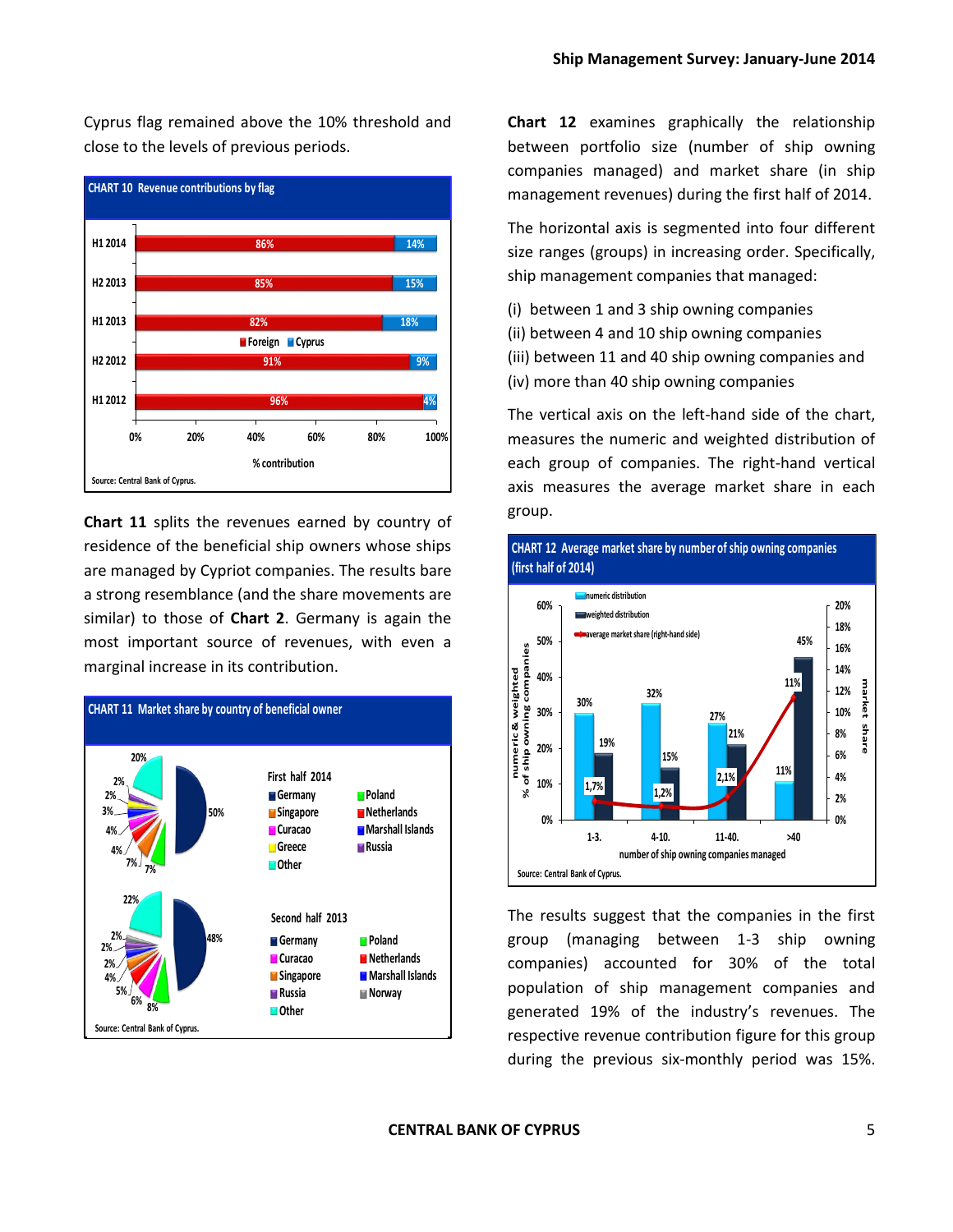The average company market share in this group during 2014 H1 was 1,7%. Similarly, the companies in the second group accounted for 32% of the population of ship management companies, generated 15% of the industry's revenues and scored an average share of 1,2%.

The last two segments suggest that 38% (27% + 11%) of the companies handled more than ten ship owning companies during the period under consideration, but strong market share performance is achieved with the handling of more than 40 ship owning companies. Only 11% of the companies managed to pool a base of more than 40 ship owning client companies and shared 45% of the industry's revenues. The average market share in this latter group was 11%. The increasing average market share curve suggests a positive relationship between client portfolio size and market share performance.



**Chart 13** examines the relationship between market share and revenue growth by country. It is important for the industry to identify rising shipping markets with opportunities for higher revenues. The horizontal axis measures each country's share in revenues for the period under consideration. The vertical axis measures the percentage change (halfyearly growth) in the share of each country. The size of each bubble is proportional to the amount of revenues extracted from each country.

Germany, which is associated with the highest share in revenues, does not exhibit any further growth in recent years. In the case of Poland, the Netherlands and Curacao, shares in revenues have actually declined. Currently, considerable opportunities for additional revenues exist in Singapore and the Marshall Islands. Unlike previous years, Russia does not exhibit at this stage considerable opportunities for higher revenues.



Competitive presence and international diversification in the provision of ship management services is an important consideration and a laudable objective for the industry. **Chart 14** provides useful insights on this. Each country bar designates the percentage of companies registered in Cyprus that have offered services in the specific country. Nearly half of the ship management companies in Cyprus (49%) are providing services to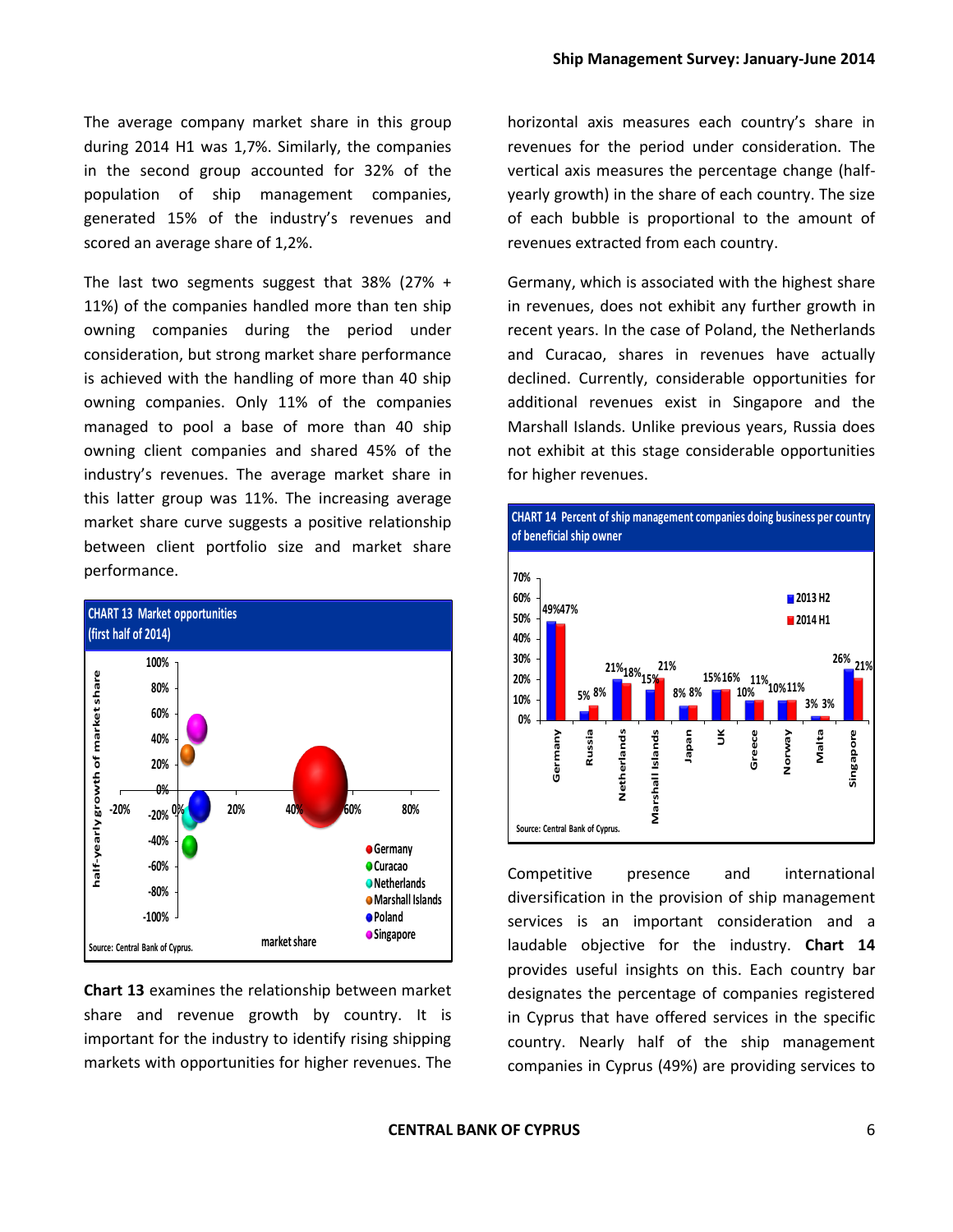German ship owners, in line with previous results concerning Germany's contribution to the revenues of the industry.

Competitive presence is particularly low in the other countries, suggesting considerable opportunities for international expansion. Change is likely to be incremental, but will nevertheless provide important diversification benefits in the long run. Only in the case of the Marshall Islands is there a noticeable increase in participation. In contrast, declines are observed in the participation levels of Singapore and the Netherlands

#### **4. SHIP MANAGEMENT EXPENSES**

**Ship management expenses decreased in line with the reduction in the revenues of the industry. These expenses consist mainly of crew wages (58%) paid to staff employed on board, administration expenses (24%), which are mostly paid in Cyprus, and ship management expenses (18%). Of the crew wages paid to staff employed on board, only 15% correspond to EU citizens.**

The cross-border expenses<sup>3</sup> of the industry decreased to €326 million (**Chart 15**), in line with the reduction in the revenues and the half yearly GDP of the country depicted in Chart 1. Similar levels of expenses were also recorded during the two semiannual periods of 2010 and during the first half of 2011. In shipping, as in other industries, cost efficiency is becoming increasingly important in times of economic slowdown.

**Chart 16** provides an analytical decomposition of the industry's expenses, including amounts paid in Cyprus that concern mostly administrative expenses.

 $\overline{a}$ 

In contrast, the amounts in **Chart 15** do not include any expenses paid in Cyprus. The majority of the industry's expenses for 2014 H1 concerned crew earnings, which accounted for 58% of the total amount. Of these, 43% were paid to non-EU citizens and 15% to EU citizens.





#### **CHART 16 Composition of domestic and cross-border expenses (first half of 2014)**

The total expenses of the industry are broken down by country in **Chart 17**. With the exception of Cyprus, expenses to all other countries represent imports of services from abroad and are used to

 $3$  The figures reported in Chart 15 exclude expenses paid in Cyprus and are therefore comparable and consistent with the revenues reported in Chart 1.